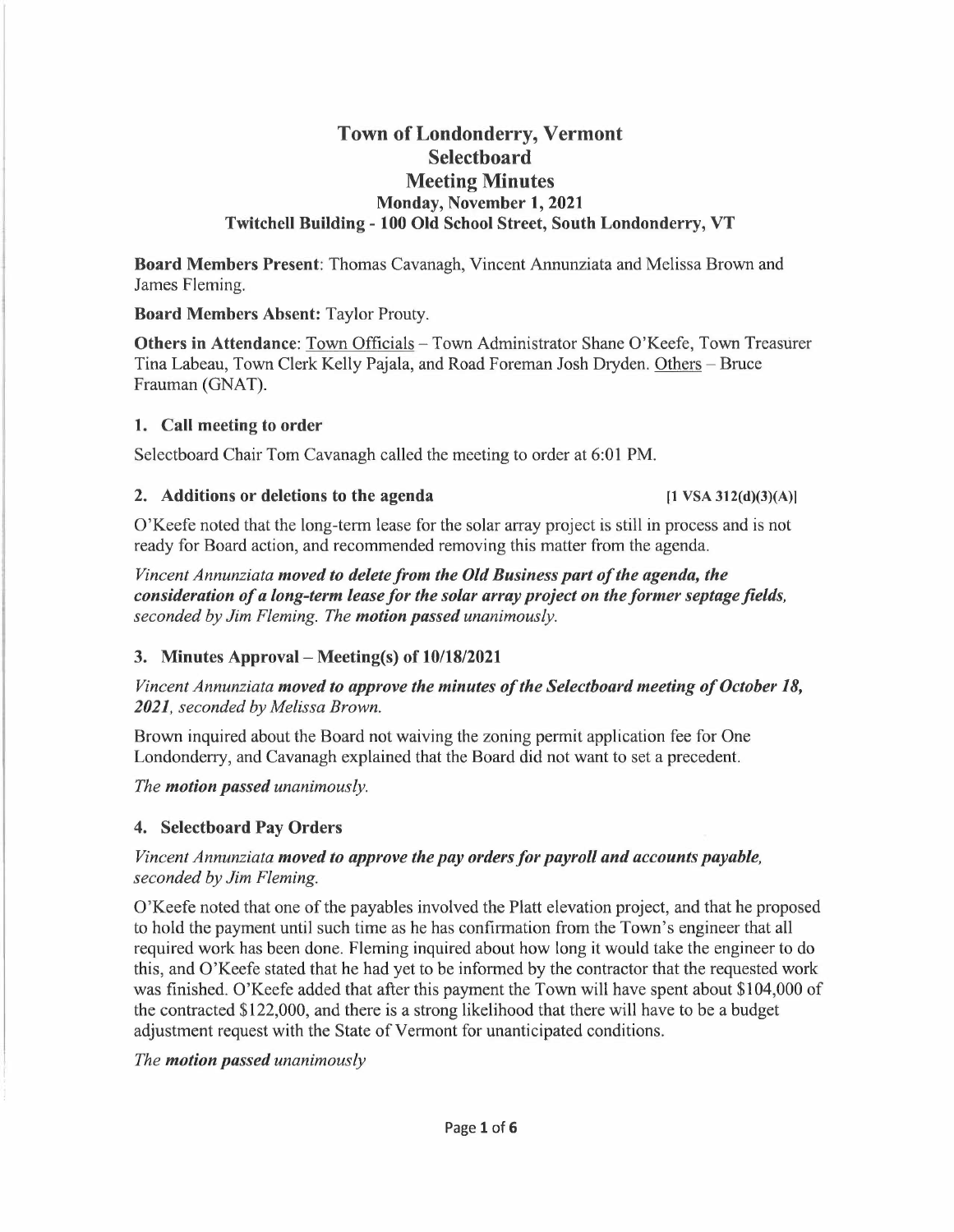## **5. Announcements/Correspondence**

O'Keefe noted that an invitation to bid for plowing and sanding of both Pingree Park and the Town Hall has been issued and it is anticipated that responses will be considered at the next regular meeting after Parks Board review.

He added that he and Dryden met earlier that day with a representative of Auctions International to inventory items in the cold storage shed for online auction sale, and it was mentioned that the Town should do well with the auction given the type and quality of the items for sale. Apart from the auction, O'Keefe suggested that the Town consider the sale of the many old road signs that are no longer usable. It was mentioned that the auction was scheduled to be open on the following Wednesday and that notice of it would be posted to the Town website and emailed to contacts.

O'Keefe mentioned a meeting scheduled with FEMA on reimbursement for damage done by the July 29th storm, but noted that only projects with damage of at least \$3,320 are eligible for funding.

He mentioned that there are two vacancies on the Energy Committee, and one for an alternate position on the Development Review Board, which are being advertised and those interested should submit an application to the Board. Will Read from the Energy Committee has expressed an interest in continuing to help out with the solar array project, but has not sought reappointment to the Committee.

O'Keefe noted correspondence included in the Board's meeting packet was as follows:

- A notice from the Deerfield Valley Communications Union District of a public hearing on the District's 2021 annual report and 2022 budget, which is scheduled for November 10th at the Wardsboro Town Office and by videoconference. The report and budget were also attached.
- Letters of thanks for Town appropriations from Valley Cares, SEVCA, the Mountain Valley Health Council, and the Grace Cottage Foundation.
- A notice from BDCC and SeVEDS about the acceptance of project submissions for inclusion in the Southern Vermont Comprehensive Economic Development Strategy (CEDS) program for 2022. Also included is a list of the 2021 projects both submitted and approved. He added that it is not project funding program.

## **6. Visitors and Concerned Citizens**

None.

## **7. Town Officials Business**

## **a. Town Treasurer - Review 2021 Town Audit**

Tina Labeau spoke to the audit and invited questions from the Board. She mentioned that there was a sizable surplus due mainly to COVID-19, and the fund balance was therefore up. O'Keefe added that the unassigned fund balance went from about \$112,000 in FY2020 to \$370,000, which is approaching where it should be, which is the equivalent of two months of budgeted expenditures.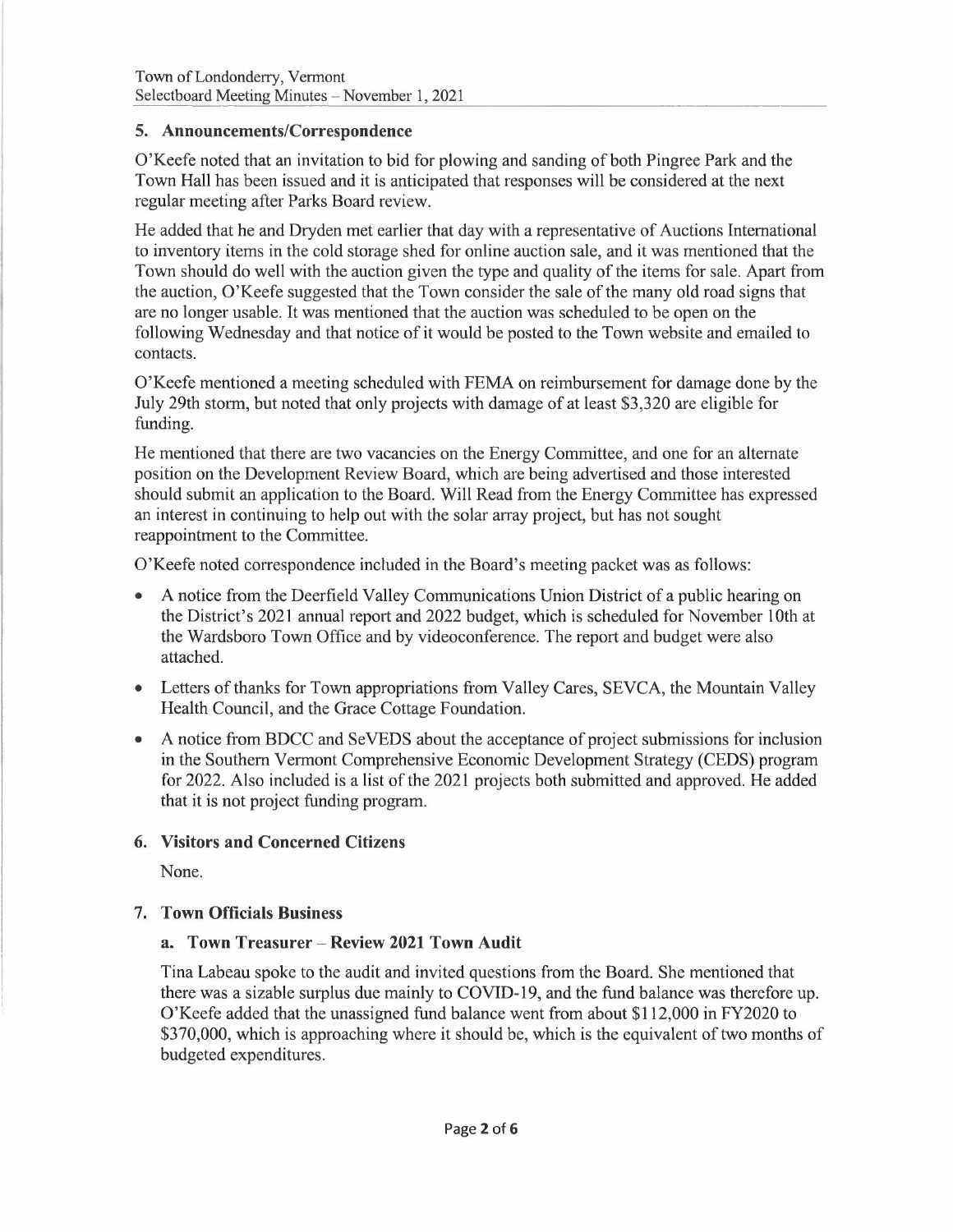Labeau invited Board members to contact her with any questions on the audit. It was mentioned that the budget adjustments approved by the Board in December 2020 were not included in the audit but would be reflected in the next Town Report.

## **8. Transfer Station/Solid Waste Management**

#### **a. Updates**

Labeau mentioned that new Transfer Station stickers for 2022 have been ordered. Brown suggested the Board consider adjusting sticker rates to address rising costs. The color of the stickers was briefly discussed.

#### **9. Roads and Bridges**

#### **a. Updates**

Josh Dryden noted the following usage for the month of October 2021:

 $Salt - 0$  tons  $Sand - 0$  yards

Fuel (gallons): Vehicles  $-337.6$ , Town Office Generator  $- 0$ , Transfer Station  $- 0$ 

He mentioned that the new mower is out on the roads doing a nice job, and described which roads have been addressed. Grading in preparation for winter is also in process, he added.

Cavanagh mentioned that Austin Morse had accepted the Road Crew position previously offered by the Board, and should start work in two weeks after completing employment documents and pre-employment testing.

#### **10. Old Business**

## **a. Discussion of use of funds from the American Rescue Plan Act (ARP A)**

O'Keefe spoke to the Board about his communications with other communities and it appears that Londonderry is in a similar situation as other towns, who are at the earliest stage of decision-making on ARPA funding. He mentioned that he has reached out to the Vermont League of Cities and Towns to see if its ARP A coordinator has any input on the efforts of other communities, and that the Windham Regional Commission is looking into hiring a project manager to potentially help its towns with ARPA projects.

The Board briefly discussed a request for \$50,000 of funding from Neighborhood Connections.

## **b. Consider request from Phoenix Fire Company #6 to refuel vehicles at the Town Garage**

Following up from the discussion at the previous meeting, O'Keefe mentioned that had inquired of the Vermont Department of Motor Vehicles and with the Town's insurer, the VLCT-PACIF, about whether the Town can sell vehicle fuel to the local emergency response organizations. Questions asked and answered by the OMV are as follows:

Can the Town sell vehicle fuel to the organization?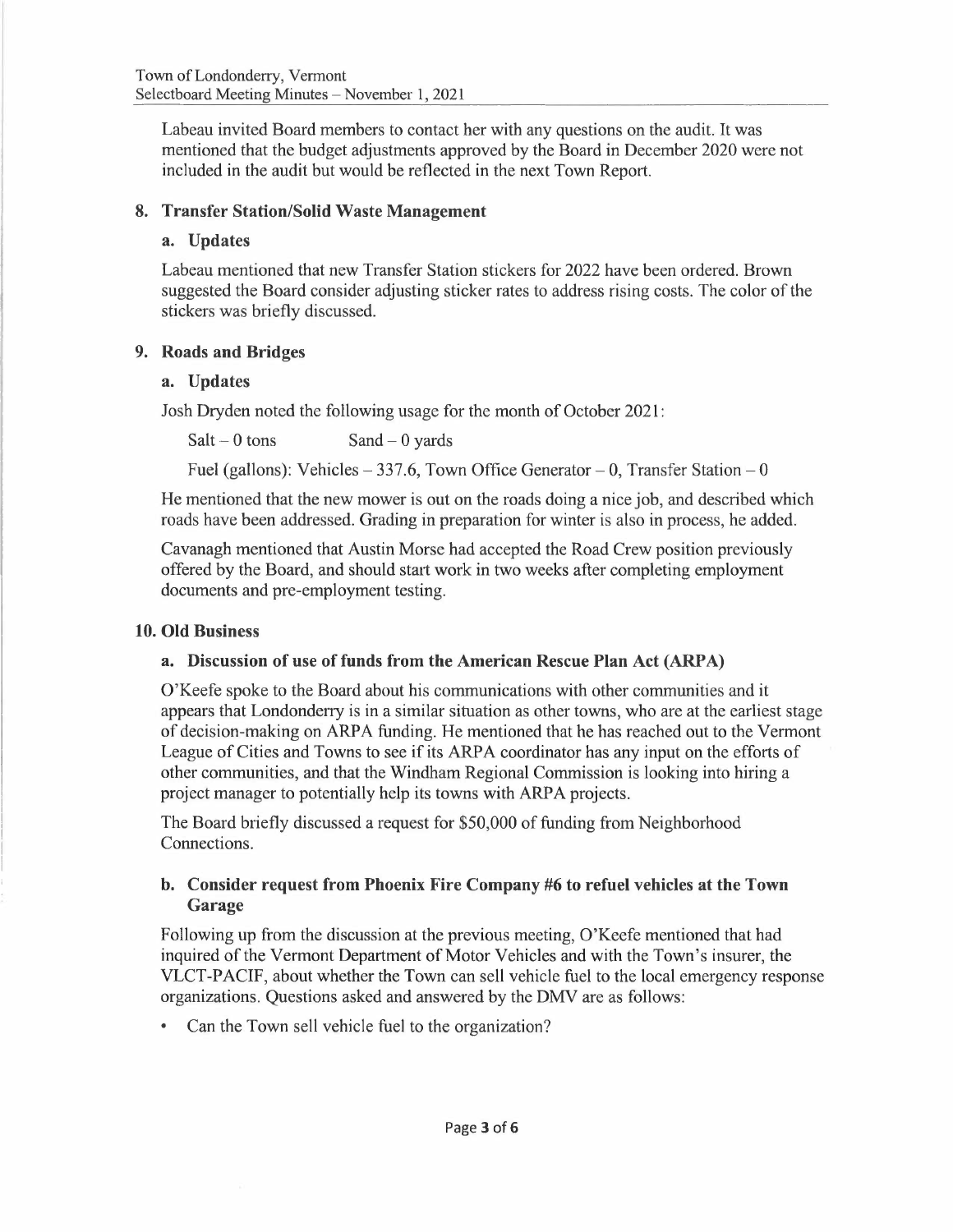*Answer; No the town can not sell diesel fuel unless the town is licensed as a Dealer or Distributor. Dealers cannot sell tax exempt fuel, only distributors may exempt fuel tax to a customer with a valid exemption certificate.* 

If so, would the Town be required to collect (and submit to the State of Vermont) the applicable fuel tax?

*Answer; if the town obtains a distributor license, then tax would be due unless the customer provides a valid exemption certificate.* 

• If allowed to sell vehicle fuel, would the Town need to get a diesel fuel distributor license?

*Answer; To sell fuel the town would have to be licensed. In order to sell fuel exempt from the diesel tax, the town would have to be licensed as a distributor.* 

*More importantly, the town should determine if the emergency response organization has a dieselfuel exemption certificate, and if not, would the organization qualify for an exemption certificate?* 

O'Keefe noted that the applicable fuel tax statute [23 V.S.A. 3003] indicates that the only not-for-profit organizations that can receive an exemption certificate of this type is a public transit system.

The response from VLCT-PACIF was:

*From an insurance perspective, the biggest risk would be damage to municipal facilities (from a vehicle) and fuel spills. As such, if this type of arrangement were deemed legal and the tax issues worked out with the state, we would advise that the town establish an agreement with the non-profit entity that includes hold harmless and indemnification language to protect the town from damages. In addition, the town would want to obtain a certificate of insurance that names the town as additional insured on the general liability policy and assurance that such policy would cover any spills offuel that were caused by the entity at the town location.* 

There was some discussion on these concerns and others, and of possible solutions to assist the department. Cavanagh stated that he would contact the Fire Chief and mention that the Town cannot assist with fuel sales at this time.

#### **11. New Business**

## **a. Discuss Windham Regional Commission project management services**

The Board reviewed an email from the Windham Regional Commission seeking Town input on WRC's exploration of the possibility of hiring a project manager to expand its capacity to assist towns with their project management needs. WRC cited an increase in requests to manage transportation and hazard mitigation projects, and more recently have had towns ask for assistance with the management of American Rescue Plan Act (ARPA) funded projects and FEMA-funded projects. It mentioned that support would follow a fee-for-service model, similar to what they do when towns ask it to serve as municipal project manager on transportation projects. The correspondence posed the following questions, and the Board's general responses are indicated in bold: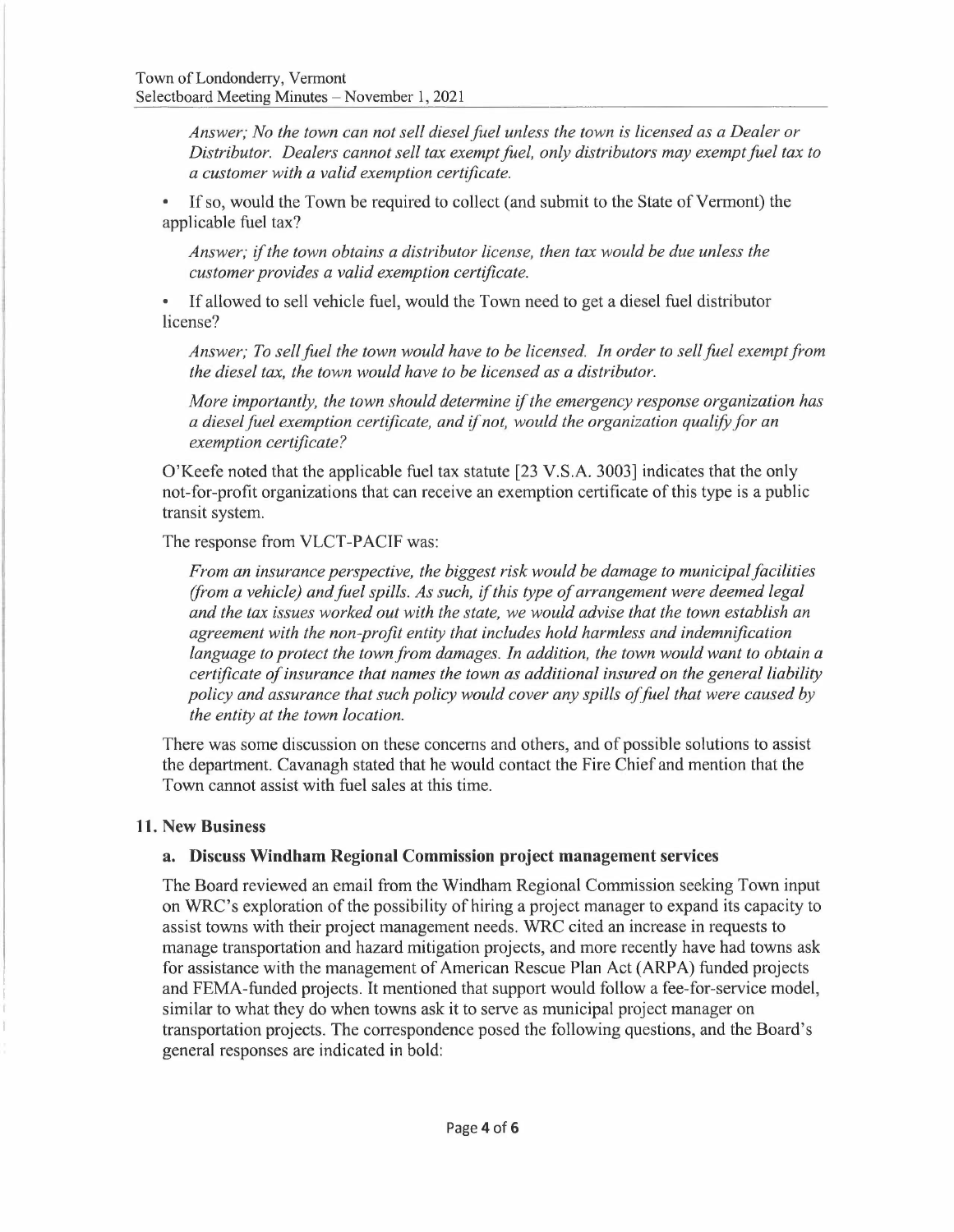- 1. Would you like to have access to project management support through the Windham Regional Commission? **Yes**
- 2. Do you anticipate needing project management assistance within the next year? **Maybe**
- 3. Do you anticipate needing project management assistance within 2-4 years? **Most likely**
- 4. If you answered yes to questions 1 and/or 2 above, how many and what types of projects do you have in mind? You don't have to go into great detail. **Not certain at this time, but all types of projects listed in the WRC email are potential projects for the Town.**

O'Keefe suggested that this has great potential for Londonderry as there is a strong likelihood that the Town will need these services. Various types of projects that could be addressed by WRC were discussed. According to the email there is no obligation to use the project manager service if it's created. Annunziata stated that it would be a good resource if needed. O'Keefe will respond to WRC on behalf of the Town and copy Board members on the response.

## **b. Discuss FY2023 budget goals**

The Board discussed budget preparation process and reviewed a draft schedule prepared by Labeau. She noted that some scheduled matters are set in stone due to the Town Meeting process, such as Board approval of the budget by 1/17/2022 in order to accommodate the printing of the Town Report, but that other meeting dates are open to rescheduling as needed.

Board members volunteered to participate in budget discussion as follows:

- Cavanagh Solid waste, Highways and Administration
- Annunziata Parks Board
- Brown Conservation Commission, Beautification Committee and Emergency Management
- Fleming Planning Commission, Development Review Board and Zoning Administration
- While not present, Prouty is assumed to work on the Highway Department budget.

After departmental budgets are assembled, Labeau suggested the Board meet and go over the budget line-by-line. She mentioned that petitioned articles are due by January 13<sup>th</sup>. Pajala brought up several options for the Beautification Committee's desire to seek funding for new "Welcome to Londonderry" signs.

Labeau stated that she would have a preliminary budget available by the following Monday for distribution.

Pajala remarked that the FY2021 budget is not a representative year for the sake of budget comparison with the upcoming budget due to COVID-19 impacts, particularly for the Parks Board.

O'Keefe asked if Board members had direction for departments on limits to expenditure increases, or if they wanted departments to base budgets depending on needs, and the consensus was to go with the latter.